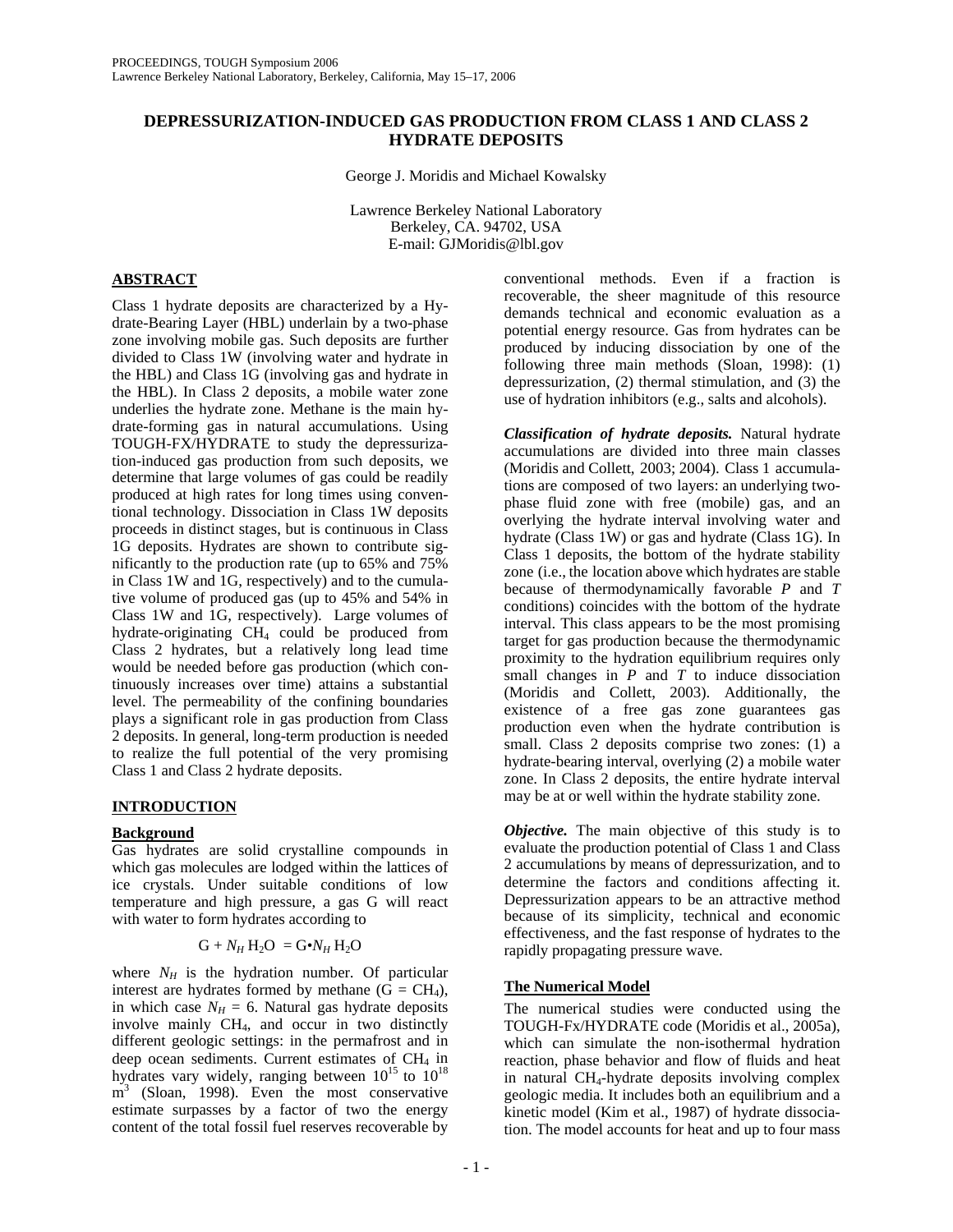components (i.e., water, CH4, hydrate, and watersoluble inhibitors such as salts or alcohols) that are partitioned among four possible phases: gas, aqueous, ice, and hydrate. A total of 12 states (phase combinations) can be described by the code (of which 9 are shown in Figure 1), which can handle any combination of hydrate dissociation mechanisms.

### **PRODUCTION FROM A CLASS 1W DEPOSIT**

#### **Case 1: Description**

The geometry and properties of the system in this case are shown in Figure 2 and are listed in Table 1. The hydraulic and thermal properties of the porous media were the same in the hydrate and in the freegas zones. The reservoir radius was  $R_{max} = 567.5$  m. The initial *P* and *T* distributions followed the hydrostatic and geothermal gradients, respectively. The impermeable (but heat-exchanging) upper and lower bounding formations were each 30 m thick. Gas was produced through a single well at the center of the reservoir. To prevent hydrate formation near the wellbore, the  $z = -30$  m to  $-57$  m interval of the wellbore (with  $z = 0$  set at the top of the upper boundary) was heated at a rate of 500 W/m. The producing interval was from –46 m to –56 m, i.e., 1 m below the initial hydrate interface, thus preventing steep pressure *P* and temperature *T* gradients that could lead to secondary hydrate formation and "choke" the well. In the hydrate zone, the initial hydrate and aqueous phase saturations  $(S_H \text{ and } S_A)$ , respectively) were consistent with levels encountered in permafrost deposits (Dallimore et al., 1999).



*Figure 1. P-T equilibrium relationship in the phase diagram of the H2O–CH4–hydrate system (Moridis et al., 2005a).*



*Figure 2. Depressurization-induced production from a Class 1 hydrate deposit in Case 1.*

### **Grid and Simulation Specifics**

The system was simulated using a 2-D cylindrical grid. The domain was discretized in 90 x 94 =  $8,460$ gridblocks in (*r,z*), of which 8,280 were active and the remaining were boundary cells. The top and bottom grid layers were constant-temperature, noflow boundaries, while the grid layers corresponding to the 30-m-thick top and bottom confining layers were impermeable but allowed heat exchange with the deposit. In the radial direction, the ∆*r* series followed a logarithmic distribution. The HBL was subdivided uniformly along the *z*-direction into 60 segments of  $\Delta z = 0.25$  m each. In the free-gas zone, <sup>∆</sup>*z* ranged between 0.25 m and 1 m. This discretization provided a high level of detail near the wellbore and in the entire HBL. Using the equilibrium hydration reaction option in TOUGH-FX/HYDRATE (Moridis et al., 2005a), the grid resulted in 24,840 coupled equations.

## **Results and Discussion of the Class 1W Study**

To describe gas production from Class 1 hydrates, we employ the concepts of *Rate Replenishment Ratio* (RRR) and *Volume Replenishment Ratio* (VRR) that were proposed by Moridis et al. (2005b). RRR is the fraction of the gas production rate  $Q_P$  that is replenished by  $CH<sub>4</sub>$  released from hydrate dissociation. VRR is the fraction of the cumulative produced  $CH_4$  volume  $(V_P)$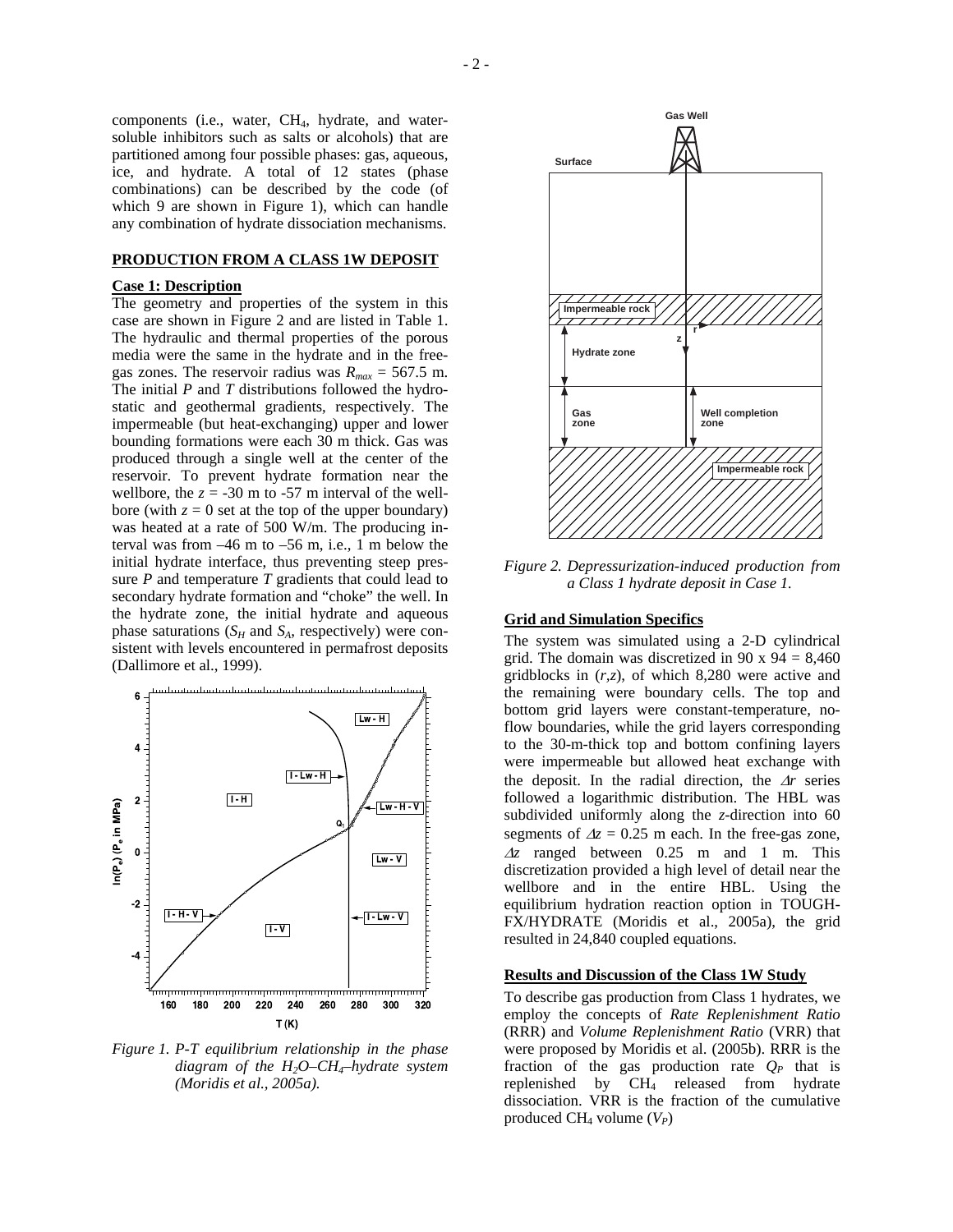*Table 1. Conditions and Properties in Case 1* 

| Parameter                      | Value                             |
|--------------------------------|-----------------------------------|
| Gas zone thickness             | 15 <sub>m</sub>                   |
| Hydrate zone thickness         | 15 <sub>m</sub>                   |
| Initial P (at interface)       | $1.067x10^7$ Pa                   |
| Initial T (at interface)       | 286.65 K                          |
| Gas composition                | 100% CH <sub>4</sub>              |
| Permeability $k_r = k_z$       | $10^{-12}$ m <sup>2</sup> (= 1 D) |
| Porosity $\phi$                | 0.30                              |
| Initial aqueous and gas        | $S_A$ , $S_G$ from                |
| saturations (free gas zone)    | capillary pressure                |
| Initial hydrate and aqueous    | $S_H = 0.7$ , $S_A = 0.3$         |
| saturations (hydrate zone)     |                                   |
| Initial gas production rate    | $0.82$ ST m <sup>3</sup> /s       |
|                                | $(= 2.5$ MMSCFD)                  |
| Dry thermal conductivity       | 0.5 W/m/K                         |
| Wet thermal conductivity       | $3.1$ W/m/K                       |
| Capillary pressure model       | Equation (7)                      |
| (Moridis et al., 2005b)        |                                   |
| $\mathcal{C}_{0}$              | $-0.65$                           |
| $P_e$                          | $1.55x10^{4}$ pa                  |
| w                              | 9.28                              |
| a                              | 2.1                               |
| h                              | 2.2                               |
| Relative permeability          | $k_{rA} = (S_A^*)^n$              |
| model (Stone, 1970) and        | $k_{rG} = (S_G^*)^n$              |
| <b>Original Porosity Model</b> | $S_A^*=(S_A-S_{irA})/(1-S_{irA})$ |
| (Moridis et al., 2005b)        | $S_G^*=(S_G-S_{irG})/(1-S_{irA})$ |
| n                              | 3                                 |
| Irreducible gas                | 0.02                              |
| saturation $S_{irG}$           |                                   |
| Irreducible aqueous            | 0.25                              |
| Phase saturation $S_{irA}$     |                                   |

that has been replenished by  $CH<sub>4</sub>$  from hydrates. These two parameters provide a measure of the hydrate system response and the effectiveness of depressurization-induced dissociation as a gasproducing method. The evolution of the volumetric rate of CH<sub>4</sub> release from the hydrate  $(Q_R)$  and of the corresponding  $Q_P$  are shown in Figure 3(a). Review of Figure 3 and study of the corresponding simulation results lead us to identify four stages – marked in Figure  $3(b)$  – during gas production from Class 1W deposits. These are discussed below.

*Stage I.* Stage I corresponds to dissociation from two main zones: the initial horizontal hydrate interface and a cylindrical interface around the well. A second horizontal hydrate interface evolves at the top of the hydrate interval and then advances downward. The reason for the emergence of the second horizontal interface is a combination of depressurization with heat exchange with the overburden. An additional phenomenon observed in Phase I is the beginning of evolution of a *hydrate channeling* system, i.e., a system of narrow conductive channels alternating with impermeable high- $S_H$  bands that advance into the body of the hydrate in a 'wormhole-like" manner aligned with the general direction of flow.



*Figure 3. Evolution of*  $Q_R(A)$ *,*  $Q_P(B)$ *, and the corresponding RRR (C) during long term production from a Class 1W hydrate deposit.*

The hydrate channels are a consequence of the hydrate lensing process (caused by capillary pressure) described by Moridis et al. (2005b), with the alternating high-low  $S_H$  bands formed along the direction of fluid flow. These provide access to the interior of the hydrate body and an additional diffuse dissociation surface. Hydrate channels are dynamic features, in which the high- $S_H$  bands can continue to expand at the expense of the aperture available for flow. The end of Stage I is marked by the drop in RRR in Figure 3b, which occurs when the effects of hydrate channeling and lensing begin to have a significant effect on flow and hydrate dissociation. At the end of Stage I, the cylindrical dissociation zone is roughly uniform and extends to the upper boundary. Point #1 in Figure 3b indicates exhaustion of the lowermost grid layer of hydrate, and point #2 marks the dissociation front reaching the upper boundary.

*Stage II.* In Stage II, dissociation continues along the two horizontal interfaces (upper and lower) and the cylindrical interface. This stage is characterized by full development of the hydrate channels, which represent an additional dissociation zone. After its decline at the end of Phase I, RRR begins to increase because of the increased pressure drop brought about by the evolution of the hydrate channels. Hydrate lensing continues during Stage II, the end of which is marked by a precipitous drop in RRR. This is caused by the "sealing" of the entire bottom (horizontal) boundary by an impermeable hydrate lens character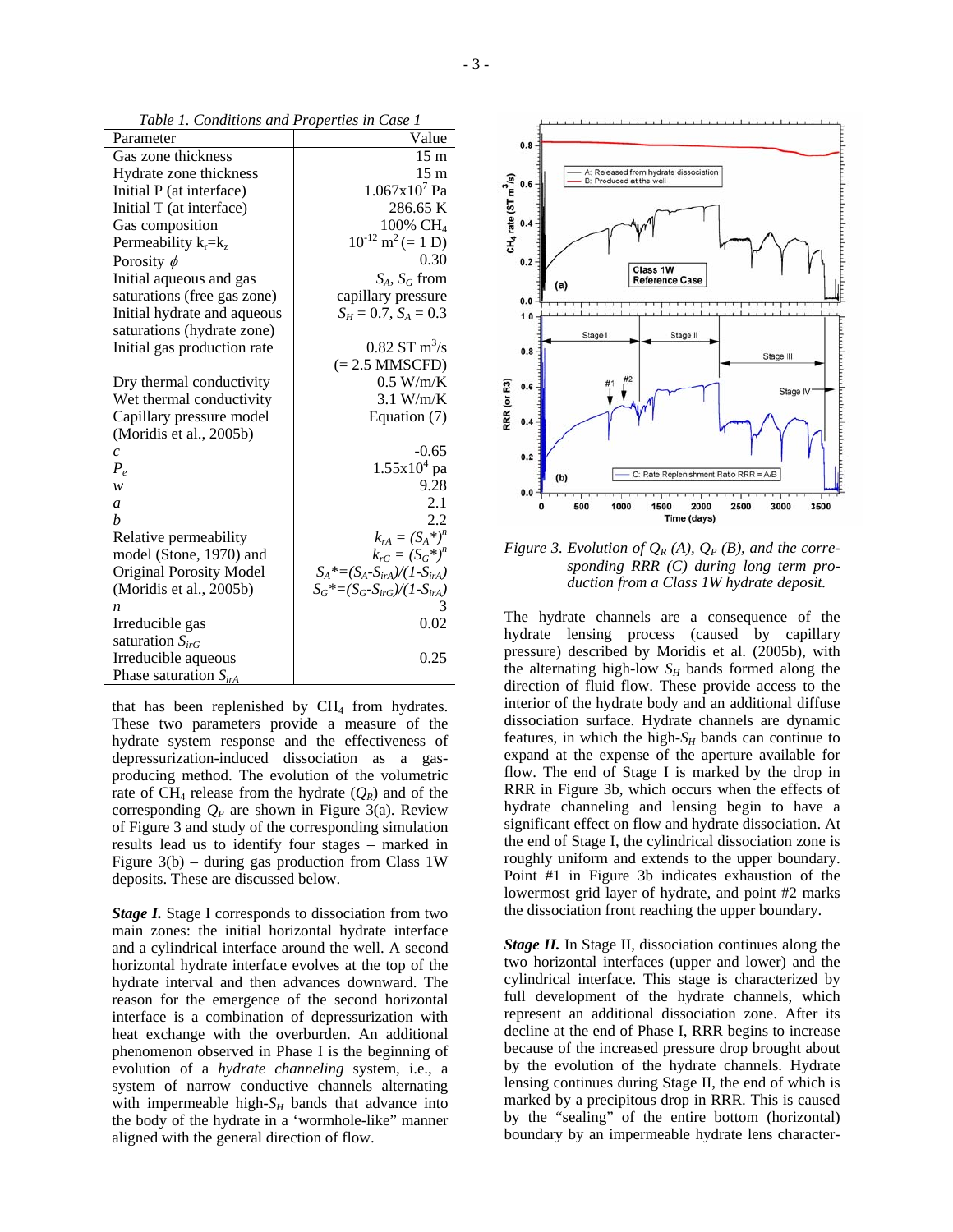ized by a very high  $S_H$ , in which  $S_A$  and  $S_G$  fall below their irreducible levels. Employing the conservative approach described by Moridis et al. (2005b), the simulation results provide the lower limit of the gas

production estimate, with a large fraction of the high-

*SH* hydrate mass being treated as inert.

*Stage III.* In Phase III, only the cylindrical and the upper horizontal interfaces are active dissociation fronts. The dissociation zone created by the hydrate channels is also active, but hydrate lensing (Moridis et al., 2005b) continues to accumulate hydrates, increasing  $S_H$  and decreasing the aperture of the "wormholes". In this stage, the hydrate channels play a critical role in providing hydraulic communication between the upper hydrate interface, the overlying hydrate-free layer, and the interior of the hydrate zone. Compared to Stages I and II, RRR is lower in Stage III and has a downward trend because (a) the total area of dissociation is reduced by the very large bottom horizontal boundary (now occluded), (b) the remaining dissociating regions are more distant from the well, and (c) are connected to the hydrate-free zone mainly through the limited cross-sectional area of the progressively less conductive hydrate channels.

*Stage IV.* The onset of Stage IV is marked by another precipitous drop in the RRR value to levels below 0.1. This indicates a dramatic reduction in dissociation activity and is caused by (a) occlusion of the upper interface by a hydrate shell, or (b) through closure of the hydrate channels (Moridis et al., 2005b). At this stage, dissociation occurs in only a few isolated gridblocks either on the vertical wall of the cylindrical interface or served by still-open channels within the main hydrate body.

*General observations.* In Figure 3 we observe that (a)  $Q_R$  attains high levels early, and (b) it increases with time in Stage I and II. Thus, after less than 3 months of production, over 25% of the production rate is replenished from hydrate dissociation. At the end of Phase II (at about 6.2 years), dissociation proceeds at a rate of  $0.533$  ST m<sup>3</sup>/s and replenishes about 65% of the production rate. Even with the decline in dissociation in Stage III, RRR averages about 40%. Comparison of the cumulative volume of CH4 released from dissociation  $(V_R)$  to  $V_P$  leads to the VRR shown in Figure 4, which confirms the early contribution of hydrates to gas production in addition to the hydrate potential as a very productive gas source. VRR continues to increase rapidly through Stages I and II, with 47% of  $V_P$  at the end of Stage II having been replenished from hydrate dissociation. Because of decreasing dissociation, VRR declines during Stage III and more rapidly in Stage IV. At the end of the 10-year production period, the VRR value indicates that about 42% of the total gas volume produced up to that point (i.e.,  $1.08x10^8$  ST m<sup>3</sup>) has been replenished from dissociation.



*Figure* 4. *Evolution of*  $V_R$  (A),  $V_P$  (B) and the *corresponding VRR (C) during production from the Class 1W deposit in Figure 3.*

The corresponding water production is limited over the 10-year production period (Figure 5). These results indicate the technical feasibility and the effectiveness of using dissociation to readily produce large amounts of gas at high rates using conventional technology. Note that the depressurization process described in this paper does not have any technical requirements that cannot be addressed with current state-of-the-industry capabilities.

*Evolution of Hydrate Distribution.* Some of the most interesting observations can be made from the distribution of  $S_H$  in Figure 6. Figure 6b reveals the expansion of the cylindrical interface radially from the wellbore during Stage I. The upper interface becomes evident after  $t = 4$  years, i.e., at the beginning of Stage II (Figure 6c). The most striking feature in Figure 6 is the emergence of the banded  $S_H$ distribution of the hydrate channels, which becomes more pronounced with time as they advance into the hydrate body. The hydrate channels are evident at  $t =$ 4 years. These "wormhole-like" structures appear to permeate a large portion of the main hydrate body during Stage III ( $t = 6$  years, Figure 8e) and an even larger one in Stage IV (Figure 6f,  $t = 10$  years). An interesting feature of the hydrate channels is that they are roughly aligned with the flow lines to the well.

Along with the hydrate channels, hydrate lenses evolve at the lower horizontal hydrate interface, which continues to dissociate and to move upward until the end of Stage III. The alternating high-low *SH* bands are evident at  $t = 4$  years (Figure 6c), and continue to expand until the end of Stage III, after which time they no longer change.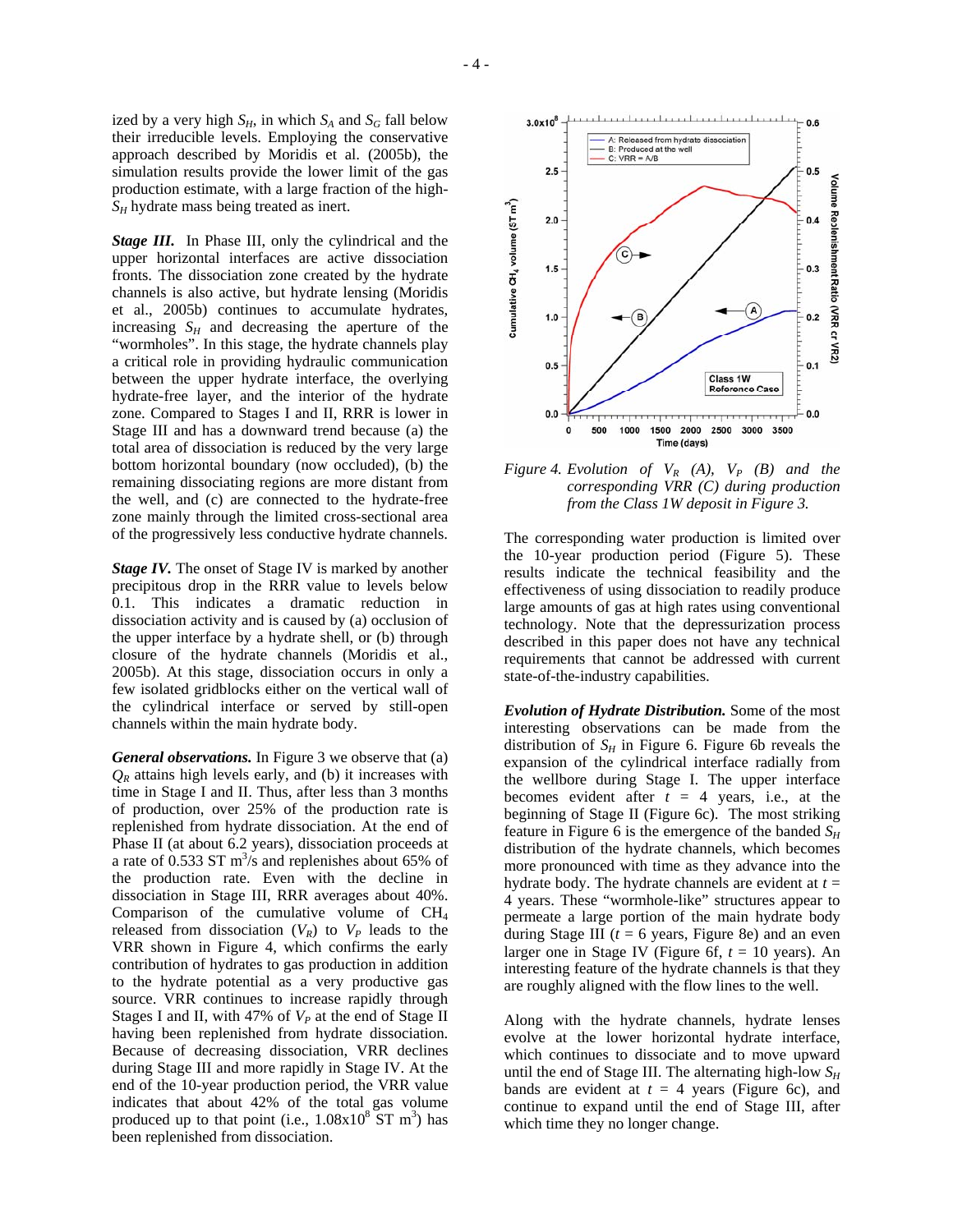

*Figure 5. Water production during gas production from the Class 1W deposit in Figs. 3 and 4.*

In Stage IV, dissociation has ceased in the bulk of the hydrate body because of occlusion, and only proceeds in isolated subregions mainly on the cylindrical hydrate interface. One such pocket with the appearance of an intrusion into the hydrate body is evident in Figure 6f. The drastic decline in hydrate dissociation in Stage IV is due to reductions in (a) the extent of the active dissociation regions, in (b) their permeability and in (c) their cross-sectional area available to flow.

#### **PRODUCTION FROM A CLASS 1G DEPOSIT**

## **Case 2: Description**

The system configuration, geometry, and properties in this case are very similar to those in the Class 1W case, from which it differs in the following:

- (1) The intrinsic permeability  $k = 4.325 \times 10^{-14}$  m<sup>2</sup>.
- (2) In the HBL,  $S_H = 0.7$  and  $S_G = 0.3$ .
- (3) The rate of wellbore heating to prevent hydrate formation was 200 W/m of wellbore.
- (4) The capillary pressure is now given by the van Genuchten model (1980) as,

$$
P_{cap} = -P_0 \left[ (S^*)^{-1/2} - 1 \right]^{\lambda}, \quad S^* = \frac{(S_A - S_{inA})}{(S_{max} - S_{inA})}
$$
 (1)

with  $S_{mxA} = 1$ ,  $\lambda = 0.6$ , and  $P_0 = 1890$  Pa.

## **Results and Discussion of the Class 1G Study**

The (a) volumetric rate of depressurization-induced  $CH<sub>4</sub>$  release from the hydrate, (b) the production rate at the well, and (c) the corresponding RRR over the 30-year simulation period appear in Figure 7 and exhibit a drastically different pattern from that in Case 1. The RRR in Figure 7 does not show any sign

of the distinct stages identified in Class 1W deposits (Figure 4), and seems to indicate that dissociation from hydrates in Class 1G deposits is a continuous process. This is attributed to the high gas mobility in the hydrate zone. The steep, short-duration drops in the CH4 release rate and the RRR are related to discretization effects, and occur when dissociation is complete along a given layer. The exhaustion of the hydrate removes a source of gas (in addition to causing a *T* drop in adjacent layers) and results in the temporary drop in the release rate. Figure 7 also shows that the hydrate contribution to production increases monotonically with time. At the end of the 30-year production period, an impressive 75% of the rate of gas production has been replenished by  $CH<sub>4</sub>$ from hydrates. Compared to the Class 1W case, RRR increases significantly slower in Class 1G deposits because of the much larger gas volume, in addition to the much larger gas compressibility. These observations lead to the conclusion that long-term production is needed to realize the full potential of the very promising Class 1G hydrate deposits.

Comparison of  $V_R$  and  $V_P$  leads to the VRR shown in Figure 8. VRR rises rapidly early, increases continuously with time, and shows that 54% of the produced volume at the end of the 30-year production period has been replenished from hydrate dissociation. By that time,  $4.13 \times 10^8$  ST m<sup>3</sup> have been released from dissociation in this relatively small deposit. These results further confirm the technical feasibility and the effectiveness of using dissociation to readily produce large amounts of gas at high rates using conventional technology. The attractiveness of Class 1G deposits is further enhanced because water production remains very low during the entire 30 year production span, as shown in Figure 9.

#### **PRODUCTION FROM A CLASS 2 DEPOSIT**

### **Case 3: Description**

The geometry of Case 3 is described in Figure 1. Table 2 lists the system properties and initial conditions that are different from those in Case 1. The reservoir radius was  $R_{max} = 908$  m. As in the previous two cases, the impermeable but heatexchanging layers above the hydrate zone and below the water zone were each 30 m thick. Reservoir fluids were produced through a single well at the center of the reservoir at a constant rate of 9.48 kg/s (5000 BPD). The producing interval was located in the top 5 m below the initial hydrate interface.

### **Grid and Simulation Specifics**

The system consisted of five single-well sections. Each section was simulated using a 2-D cylindrical grid. The domain was discretized in 40 x  $31 = 1,240$ gridblocks in (*r,z*), of which 1,160 were active and the remaining were boundary cells.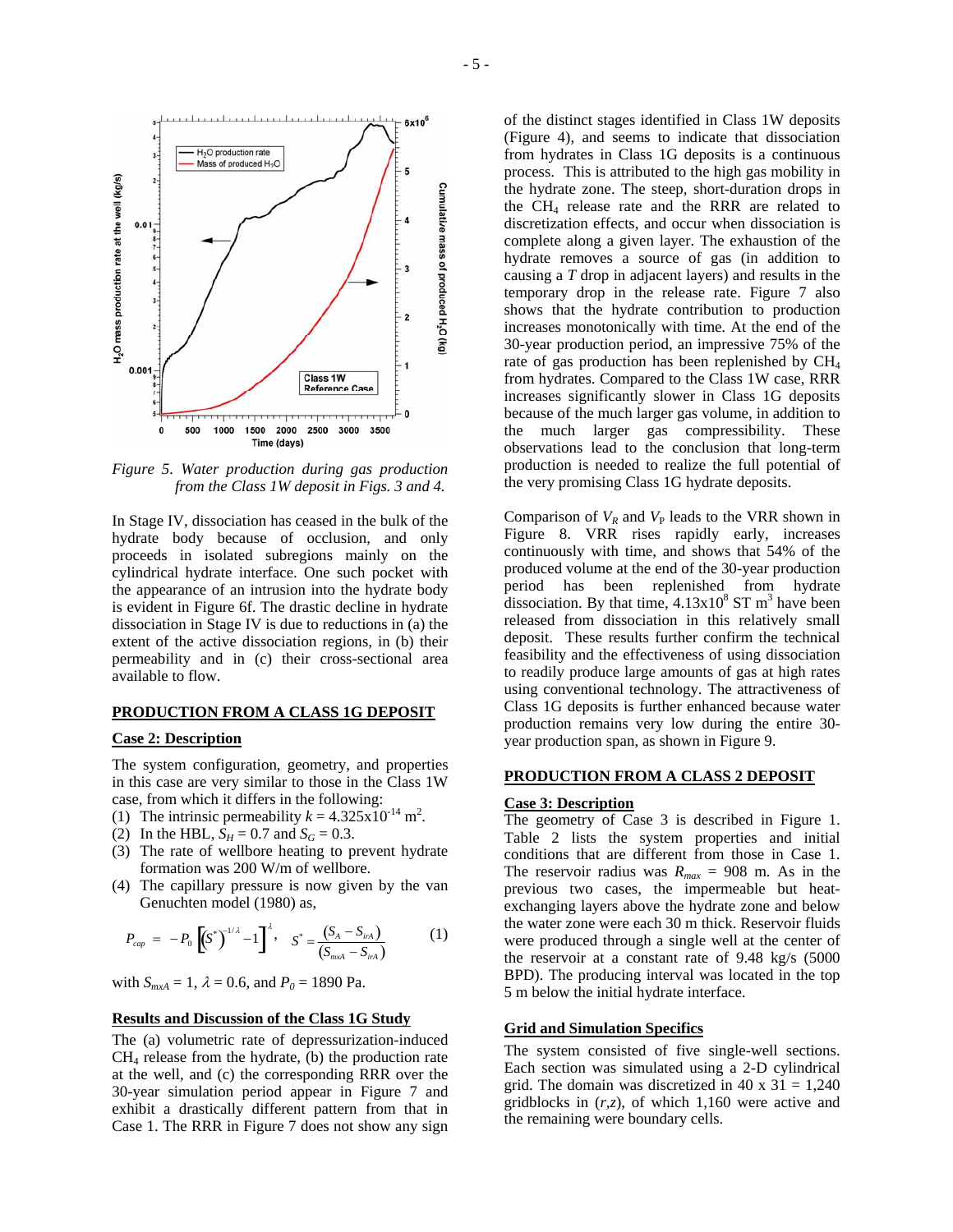

*Figure 6. Evolution of the hydrate saturation distribution during depressurization-induced gas production from a Class 1W hydrate deposit.*

The tip and bottom grid layers in the discretized domain corresponded to no-flow, constant-temperature boundaries that followed the standard geothermal gradient  $dT/dz = 0.03$  °C/m. The 30-m-thick top and bottom confining layers were impermeable but allowed heat exchange with the deposit. Compared to the grid in the case of the Class 1W and 1G deposits, the grid in the Class 2 study was coarser in both the *r* and the *z* directions. The initial *P* and *T* distributions in the system were determined from the hydraulic and geothermal gradients in relation to the reference *P* and *T* at the hydrate interface (see Table 2). Using the equilibrium hydration reaction option in TOUGH-Fx/HYDRATE (Moridis et al., 2005a) and accounting for the effects of salinity, the grid resulted in 4,640 coupled equations. Note that the results we report in the Class 2 study correspond to the cumulative performance of the five single-well sections.

## **Results and Discussion of the Class 2 Study**

Figure 9 shows the evolution of (a) the rate  $Q_R$  of CH4 release from hydrate dissociation into the reservoir, and (b) the rate  $Q_P$  of CH<sub>4</sub> production at the well. In Class 2 hydrate deposits,  $Q_R > Q_P$  because of the need for gas to accumulate until  $S_G$  exceeds the irreducible *SirG* before flowing to the well. Obviously, desirable representatives of Class 2 deposits should be characterized by large and converging  $Q_R$  and  $Q_P$ .

Figure 10 shows that this is indeed the case. Because of the very low compressibility of water, the depressurization effect is immediate, leads to the release of large volumes of  $CH_4$ , and  $Q_R$  increases monotonically during the 8.56 years of production.



*Figure 7. Evolution of*  $Q_R$  *(A),*  $Q_P$  *(B), and the corresponding RRR (C) during long term production from a Class 1G hydrate deposit.*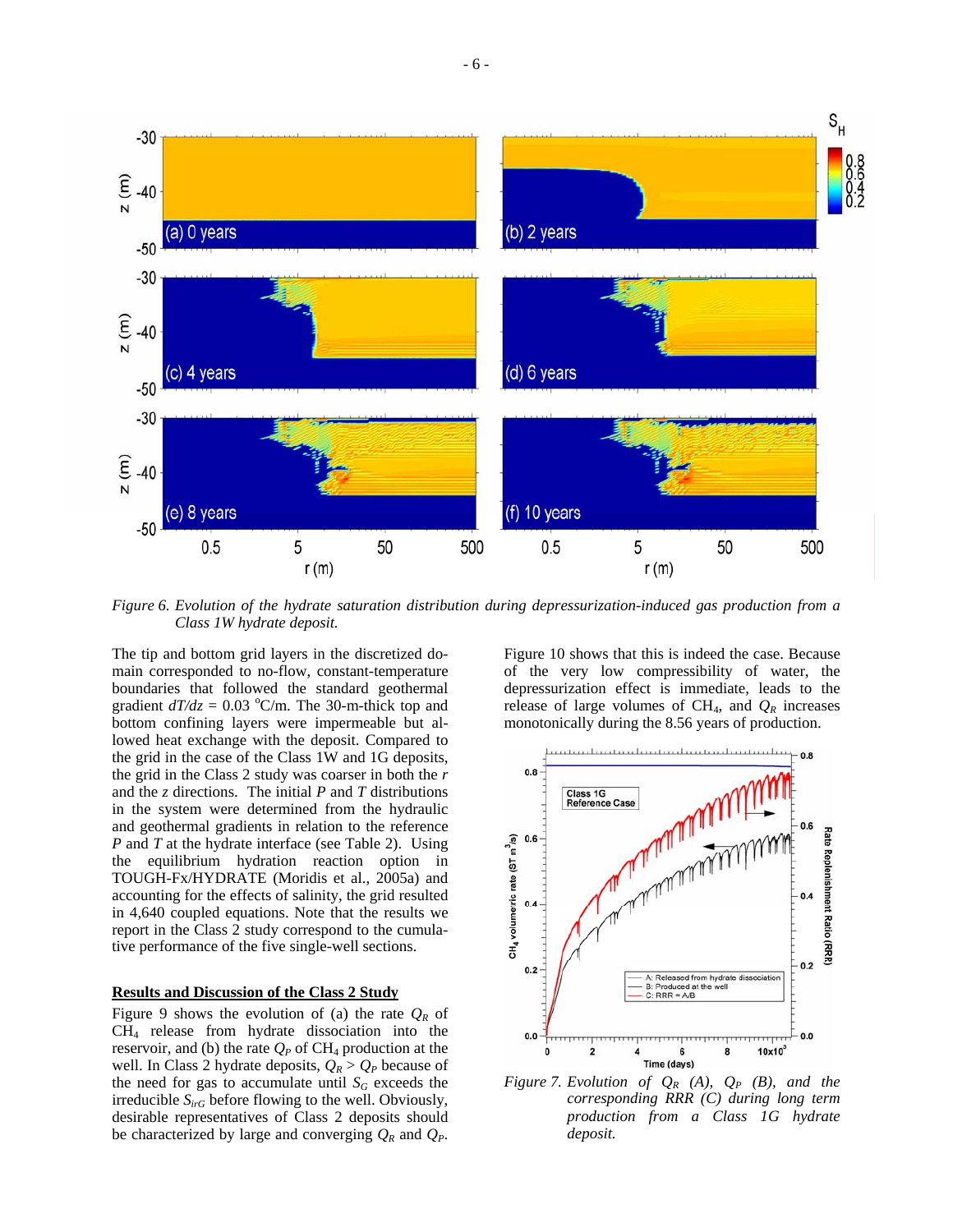

*Figure* 8. *Evolution of*  $V_R$  (A),  $V_P$  (B) and the *corresponding VRR (C) during production from the Class 1G deposit in Figure 7.*



*Figure 9. Water production during gas production from the Class 1G deposit in Figs. 7 and 8.*

Although it takes over a year before a substantial CH4 production is observed at the well,  $Q_P$  continues to increase and to converge toward  $Q_R$  during the study period. At  $t = 8.56$  years,  $Q_P$  reaches the very attractive level of  $1.19x10^6$  ST m<sup>3</sup>/day (i.e., about  $2.38 \times 10^5$  ST m<sup>3</sup>/day per well), which represents about 74% of *QR*. This very large volume of produced gas indicates the attractiveness of Class 2 deposits as potential energy sources. The *SG* distribution in Figure 11 shows the presence of a sizeable gas bank (all of which emanating from hydrate dissociation) centered about the hydrate interface. This free gas zone extends along the entire reservoir radius, penetrates 2 m into the water zone, and extends about 6 m into the hydrate zone.

*Table 2. Conditions and Properties in Case 3* 

| Parameter                    | Value                     |
|------------------------------|---------------------------|
| Water zone thickness         | 10 <sub>m</sub>           |
| Hydrate zone thickness       | 50 <sub>m</sub>           |
| Initial P (at interface)     | $1.024x10^7$ Pa           |
| Initial T (at interface)     | 284.45 K                  |
| Porosity $\phi$              | 0.38                      |
| Initial hydrate and aqueous  | $S_H = 0.7$ , $S_A = 0.3$ |
| saturations (hydrate zone)   |                           |
| $n$ in relative permeability | 3.567                     |
| model (Stone, 1970)          |                           |
| Irreducible aqueous          | 0.20                      |
| phase saturation $S_{irA}$   |                           |



*Figure 10. Evolution of*  $Q_R$  *and*  $Q_P$  *during production from a Class 2 hydrate deposit.* 

### **Case 4: Effect of Boundaries in Production From a Class 2 Deposit**

Figure 12 shows the effect of boundaries on gas production from Class 2 deposits. This case differs from Case 3 in that (a) the upper boundary is now permeable (with  $k = 10^{-14}$  m<sup>2</sup> and  $\phi = 0.38$ ), (b) the water zone is 300 m thick, and (c) the fluid withdrawal rate is 38.6 kg/s (20,000 BPD). Figure 12 shows the evolution of  $Q_R$  and  $Q_P$  over time. The  $Q_R$ pattern is marked by an initial steep increase, followed by a decline and eventual stabilization. Figure 12 indicates that (a)  $Q_P$  represents a small fraction of  $Q_R$ , (b)  $Q_P$  is very low (about 100 ST m3 /day), stabilizes early and does not improve over with time, and (c) is accompanied by a prohibitive water production rate of about  $3,150 \text{ m}^3/\text{day}$ . This disappointing performance is attributed to the reduced effectiveness of depressurization in the presence of permeable boundaries and deep-water zones, and indicates that simple depressurization is not a promising production method from this kind of Class 2 deposits.